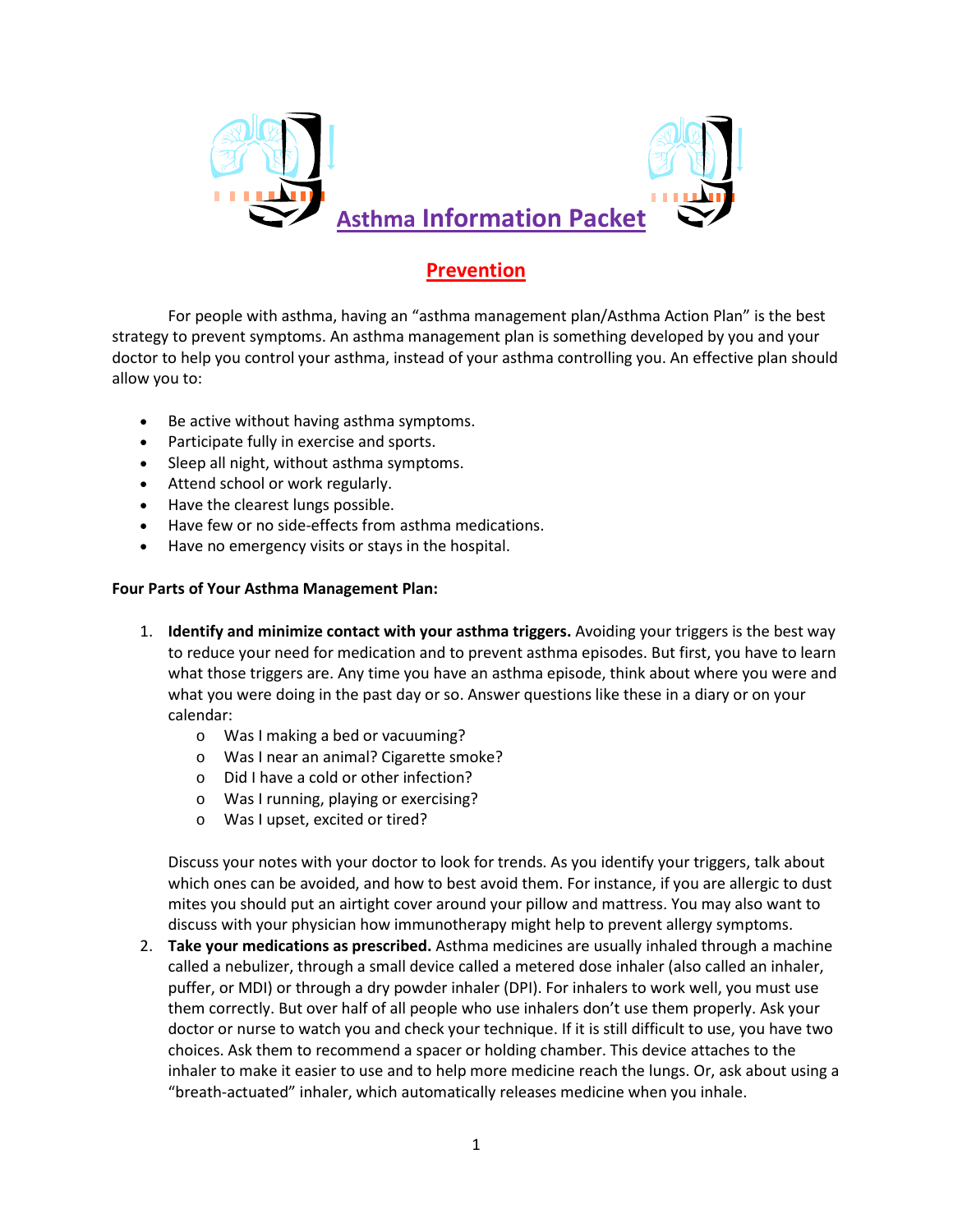Unless your asthma is very mild, chances are you have prescriptions for at least two different medicines. That can be confusing. The more you understand about what those medicines do and why they help, the more likely you are to use them correctly. Although there are some potential adverse effects from taking asthma medications, the benefit of successfully controlling your asthma outweigh this risk. It is important to discuss each of your asthma medications with your physician to learn more about their effects.

3. **Monitor your asthma and recognize early signs that it may be worsening.** Asthma episodes almost never occur without warning. Some people feel early symptoms, including: coughing, chest tightness, feeling very tired. But because airways to the lungs narrow slowly, you may not feel symptoms until your airways are badly blocked. The key to controlling your asthma is taking your medicine at the earliest possible sign of worsening.

There is a simple, pocket-sized device called a peak flow meter that can detect narrowing in your airways hours, or even days, before you feel symptoms. You simply blow into it, as instructed in your doctor's office, to monitor your airways the same way you might use a blood pressure cuff to measure high blood pressure or a thermometer to take your temperature. Peak flow meters come in many shapes and styles. Ask your doctor which is right for you. Your doctor may divide your peak flow numbers into zones (**green** = *safe*; **yellow** = *caution*; **red** = *emergency*) and develop a plan with you. Your peak flow number will help you know:

- o Which medicine to take
- o How much to take
- o When to take it
- o When to call your doctor
- o When to seek emergency care

The good news is that using your peak flow meter should mean fewer symptoms, fewer calls to the doctor, and fewer hospital visits!

4. **Know what to do when your asthma is worsening.** If you understand your asthma management plan and follow it, you will know exactly what to do in case of an asthma episode or an emergency. If you have any questions at all, ask your doctor.



Quick relief medicines (inhaled and pills) are used to ease the wheezing, coughing, and tightness of the chest that occurs during asthma episodes.

• **Short-acting bronchodilators** (inhaled) are one type of quick relief medicines. They open airways by relaxing muscles that tighten in and around the airways during asthma episodes. **Example: ProAir (Albuterol)**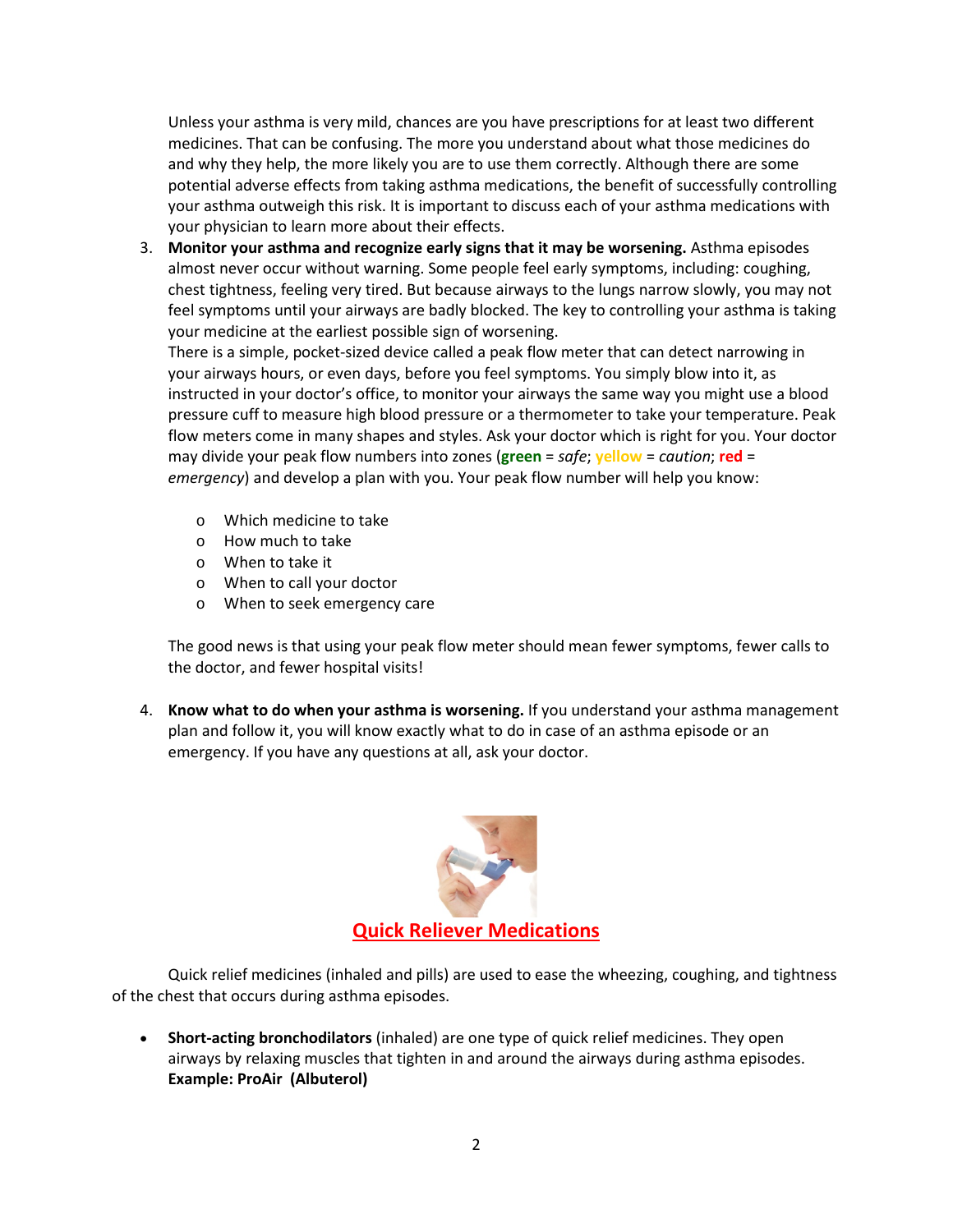- **Short-acting beta agonists** (inhaled) relieve asthma symptoms quickly and some prevent asthma caused by exercise. If you use one of these medicines every day, or if you use it more than three times in a single day, your asthma may be getting worse, or you may not be using your inhaler correctly. Talk with your doctor right away about adding or increasing a medication, and about your inhaler technique.
- **Oral beta agonists** (syrup, tablets and long-acting tablets) syrup may be used for children, while long-acting tablets may be used for nighttime asthma. Oral preparations generally cause more side effects than the inhaled form.
- **Theophylline** (oral, slow-acting) can be used for persistently symptomatic asthma, and especially to prevent nighttime asthma. Theophylline must remain at a constant level in the blood stream to be effective. Too high a level can be dangerous. Your doctor will do regular blood tests. Sustained release theophylline is not the preferred primary long term control treatment but it is effective when added to other anti-inflammatory medicines to control nighttime symptoms.



## **Long-Term Controller Medications**

Long term control medications help you keep control of your asthma. The NHLBI Guidelines state that you probably need a long term control medicine if you have symptoms more than twice a week. *You will need to take this medicine every day*.

The *anti-inflammatory group* of controller medicines is the most important group of long term controllers which prevent or reverse inflammation in the airways. This makes the airways less sensitive, and keeps them from reacting as easily to triggers. In short, they actually prevent asthma episodes.

- **Cromolyn Sodium** and **Nedocromil Sodium** (inhaled) prevent airways from swelling when they come in contact with an asthma trigger. These non-steroids can also be used to prevent asthma caused by exercise.
- **Inhaled Corticosteroids** (inhaled) prevent and reduce airway swelling and decrease the amount of mucus in the lungs. These are generally safe when taken as directed. They are not the same as anabolic steroids, which some athletes take illegally to build muscles. If you are taking an inhaled anti-inflammatory medicine and you feel your asthma symptoms getting worse, talk with your doctor about continuing or increasing the medicine which you are already taking. You may also need to add an oral corticosteroid or a short-acting beta agonist (bronchodilator) for relief. After taking your steroid inhaler, you should rinse your mouth out with water to prevent developing an fungal infection called oral candidiasis **Example: Flovent**
- **Oral Corticosteroids** (pills, tablets, liquids) are used as short-term treatment for severe asthma episodes or as long-term therapy for some people with severe asthma. Again, these are not the